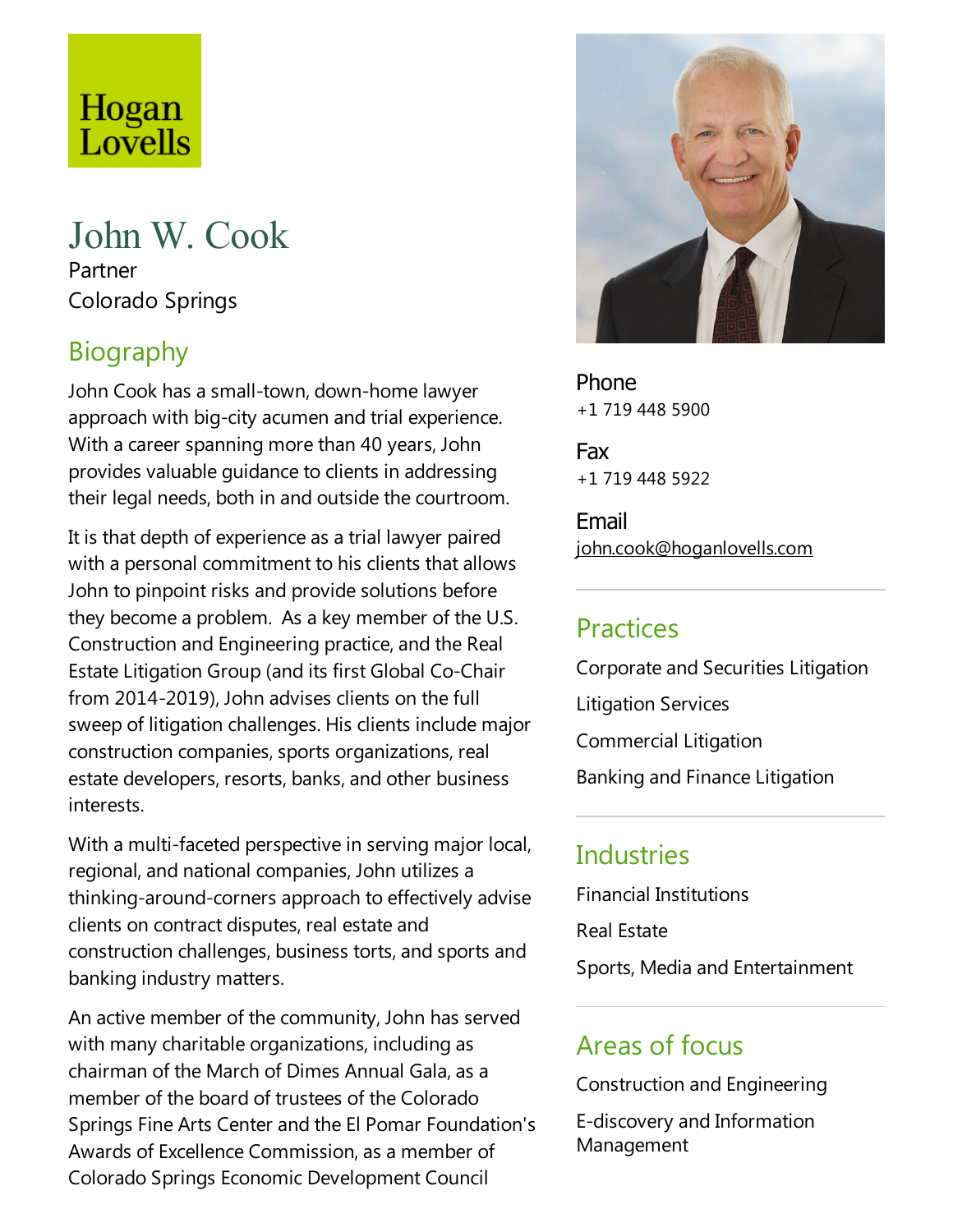Advisory Board, as president of the board of Ronald McDonald children's charities of Southern Colorado, and as president of the Big Brothers/Big Sisters Board. John is also a member of the International Association of Defense Counsel (IADC), the renowned invitationonly global legal organization for attorneys who represent corporate and insurance interests throughout the world.

As a tribute to his philanthropic commitment, the Colorado Springs Business Journal named John as an individual who has had a significant and positive impact in Colorado Springs.

#### Representative experience

Achieved victory for the Broadmoor Hotel, Inc. against a group seeking to undo a city resolution authorizing a multimillion-dollar parkland exchange between the city and hotel.

Attained appellate win after successful trial outcome for affiliate of a major home builder, in a case involving a land-use dispute in El Paso County, Colorado.

Won a US\$3.2m verdict in favor of a general contractor in a contract dispute related to the construction of a golf course residential development.

After a two-week trial, won a very favorable verdict for a real estate developer regarding multiple causes of action, including business torts.

Secured a verdict for a client defrauded out of hundreds of thousands of dollars in a real estate transaction, collecting their full damages.

Achieved a US\$14.75m settlement for a general contractor, successfully defending it from a US\$60m claim alleging defects in a public works project.

Gained a US\$8.5m settlement in favor of a minority shareholder in a computer software company in litigation with the majority shareholder.

Obtained averdict,affirmed on appeal, for a major national cable network for enforcement of an affiliation agreement with national implications.

Hotels and Leisure

#### Education and admissions

#### Education

J.D., Pepperdine University, 1979

B.A., Arizona State University, 1976

#### Bar admissions and qualifications

Colorado

#### Court admissions

Colorado Supreme Court

U.S. Court of Appeals, Tenth Circuit

U.S. District Court, District of Colorado